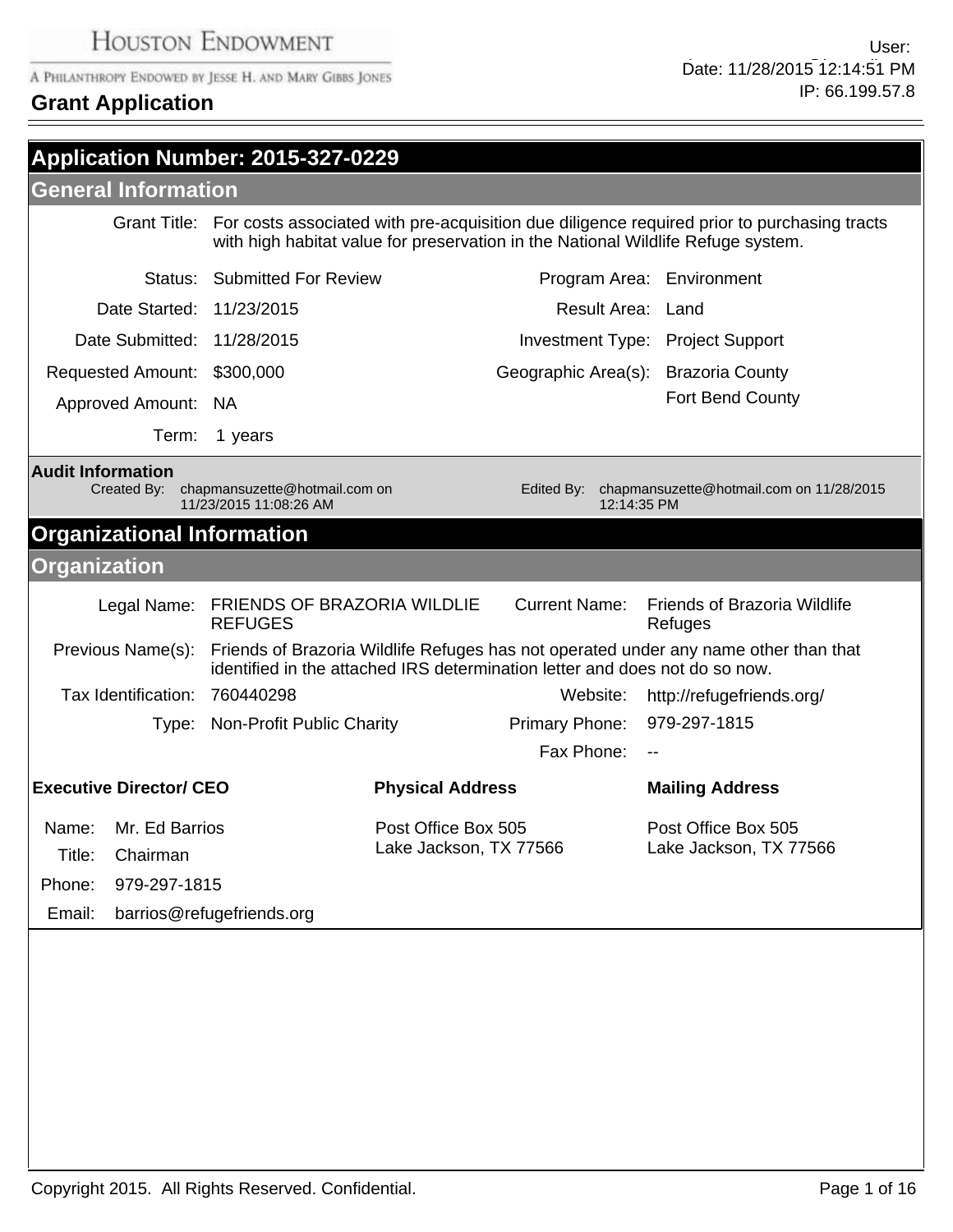# **Grant Application**

| <b>Board Of Directors</b>                                                                            |                                                                       |
|------------------------------------------------------------------------------------------------------|-----------------------------------------------------------------------|
| <b>Board Information</b>                                                                             |                                                                       |
| <b>Board Governance</b>                                                                              |                                                                       |
| How many times a year does your board meet?<br>8                                                     |                                                                       |
|                                                                                                      |                                                                       |
| During the past year, what was the average member attendance at board meetings?<br>80%               |                                                                       |
| Does your organization limit the number of terms a board member may serve?<br><b>No</b>              |                                                                       |
| If yes, what is the maximum number of years a member may serve consecutively?<br>N/A                 |                                                                       |
| Does your organization have a board-approved Conflict of Interest policy?<br>Yes                     |                                                                       |
| Are any members of your board related to your organization's CEO/Executive Director?<br><b>No</b>    |                                                                       |
| <b>Board Member Contribution</b><br>Total Amount Given: \$11,900<br>Percentage Who Gave: 100%        |                                                                       |
| <b>Board Committees</b>                                                                              |                                                                       |
| <b>Core Committees</b>                                                                               | <b>Additional Committees</b>                                          |
| <b>Executive Committee:</b>                                                                          | Committee 1: Migration Celebration Planning<br>Committee              |
| Audit Committee:                                                                                     | Committee 2:                                                          |
| Fund Development Committee:                                                                          | Committee 3:                                                          |
| <b>Governance Committee:</b>                                                                         |                                                                       |
| <b>Audit Information</b><br>chapmansuzette@hotmail.com on<br>Created<br>5/22/2011 11:08:48 AM<br>By: | Edited By:<br>chapmansuzette@hotmail.com on<br>11/28/2015 11:57:01 AM |
|                                                                                                      |                                                                       |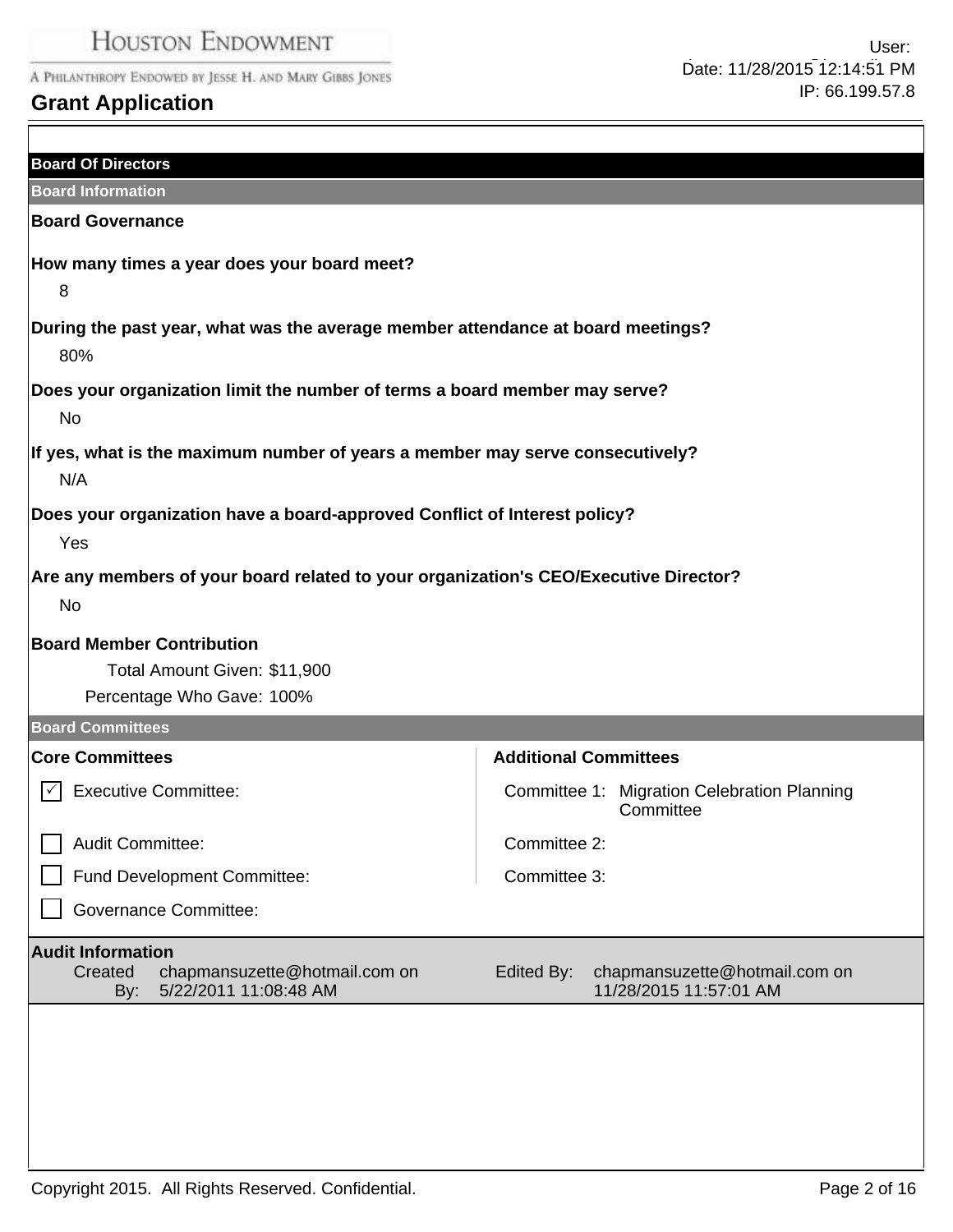# **Grant Application**

 $\overline{\mathbf{B}}$ 

| <b>Board Members</b>         |                                                                |                    |
|------------------------------|----------------------------------------------------------------|--------------------|
| <b>Name</b>                  | <b>Affiliation</b>                                             | <b>Member Type</b> |
| <b>Ed Barrios</b>            | <b>Retired - Dow Chemical</b><br>Company, Chemical<br>Engineer | Chair              |
| <b>Ron Bisbee</b>            | Retired USF&WS Refuge<br>Mgr; Consultant-seismog.<br>lwk       | Member             |
| Martin Cornell               | Retired - Dow Chemical<br>Company, Chemist                     | Member             |
| Mickey Dufilho               | Retired Dow Environ. Div;<br><b>Biology Prof B'port Coll</b>   | Member             |
| <b>Phil Huxford</b>          | Landscape contractor;<br>former Chair Migrat'n Celebr          | Member             |
| Jeanne Manry                 | Retired business owner;<br>data processing & analysis          | Member             |
| Neal McLain                  | Retired engineer;<br>webmaster-Friends & other<br>grps.        | Member             |
| <b>Tom Morris</b>            | <b>Retired - Dow Chemical</b><br>Company, Engineer             | Member             |
| David Plunkett               | <b>Retired Dow Environ Div;</b><br>Chair Migrat'n Celebrat'n   | Member             |
| <b>Richard Schauffhausen</b> | <b>Retired - Financial Advisor</b>                             | Member             |
| Tom Taroni                   | Rtd. Dow Engr; Gulf Coast<br>Bird Observ, board mem.           | Member             |
| <b>Torrey Tvedt</b>          | Retired Dow Engineer.<br><b>Engineering consultant</b>         | Member             |

### **Financial Details**

## **Requested Amount & Project Budget**

|                          | YR 1      |
|--------------------------|-----------|
| <b>Requested Amount:</b> | \$300,000 |
| Project Budget:          | \$437,550 |

## **Organization Budget**

|             | YR 1      |
|-------------|-----------|
| Revenue:    | \$286,410 |
| Expense:    | \$252,163 |
| Net Income: | \$34,247  |

## **Funding**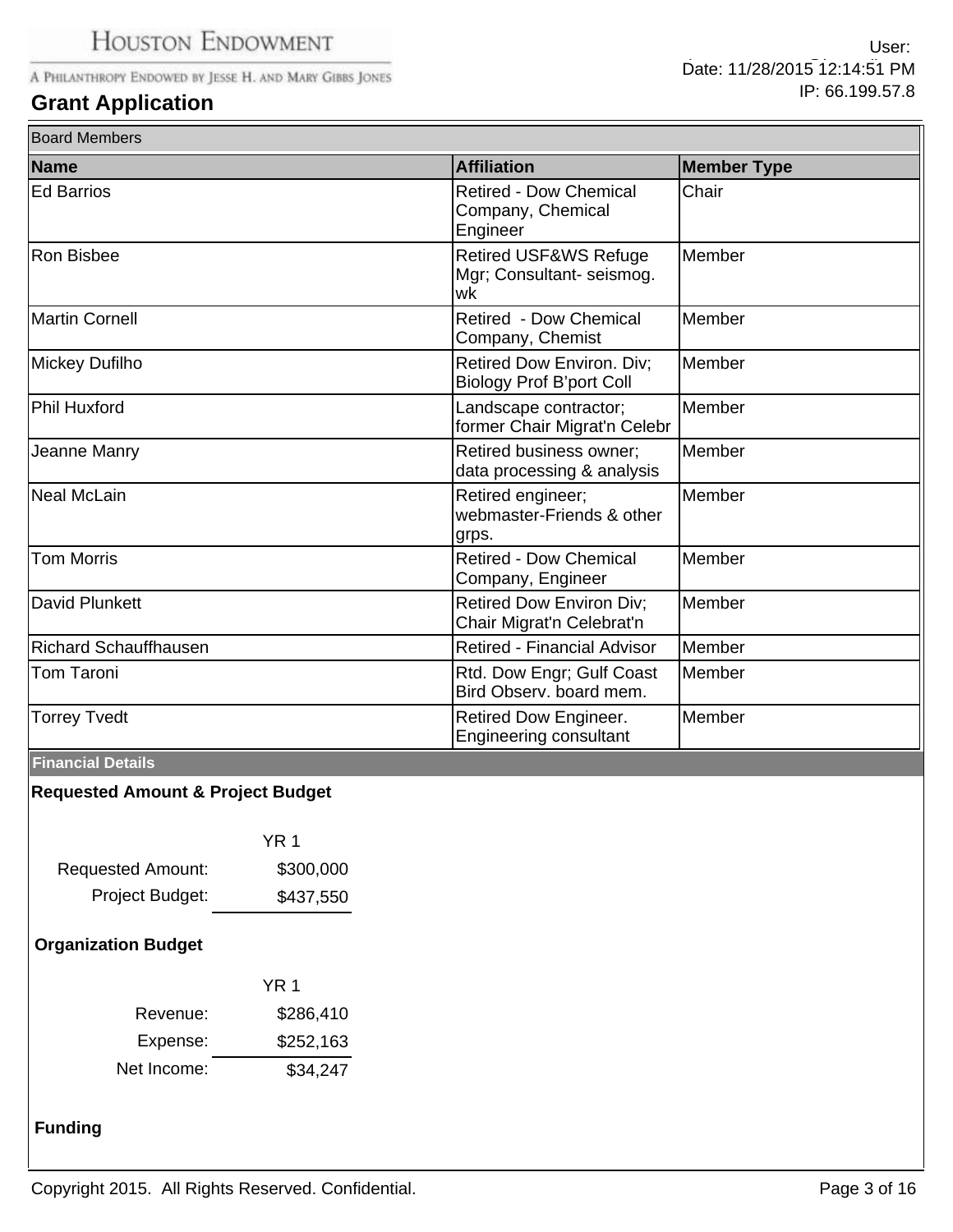| <b>HOUSTON ENDOWMENT</b>                                                            |                                                        |                              | User:           |
|-------------------------------------------------------------------------------------|--------------------------------------------------------|------------------------------|-----------------|
| A PHILANTHROPY ENDOWED BY JESSE H. AND MARY GIBBS JONES<br><b>Grant Application</b> |                                                        | Date: 11/28/2015 12:14:51 PM |                 |
|                                                                                     |                                                        |                              | IP: 66.199.57.8 |
| <b>Organization Contributions</b>                                                   |                                                        |                              |                 |
| Committed                                                                           |                                                        |                              |                 |
|                                                                                     | 150 Individual Donors - 2 fundraising<br>events        | \$116,940                    |                 |
|                                                                                     | 14 Individual Donors                                   | \$10,662                     |                 |
|                                                                                     | FOBWR - events & program support                       | \$7,420                      |                 |
|                                                                                     | Dues from FOBWR members                                | \$410                        |                 |
|                                                                                     | <b>Committed Total</b>                                 | \$135,432                    |                 |
|                                                                                     | <b>Contributions Total</b>                             |                              | \$135,432       |
| <b>Organization Earned Income</b><br>Committed                                      |                                                        |                              |                 |
|                                                                                     | Bird of Prey Shows - program income                    | \$12,320                     |                 |
|                                                                                     | Interest Income                                        | \$1,105                      |                 |
|                                                                                     | <b>Committed Total</b>                                 | \$13,425                     |                 |
|                                                                                     | <b>Earned Income Total</b>                             |                              | \$13,425        |
| <b>Organization Foundation Support</b><br>Committed                                 |                                                        |                              |                 |
|                                                                                     | Houston Endowment - pre-acquisition<br>funding         | \$128,613                    |                 |
|                                                                                     | John P. Mcgovern Foundation                            | \$112,688                    |                 |
|                                                                                     | Houston Endowment - revolving<br>reimbursement         | \$20,000                     |                 |
|                                                                                     | Phillips 66                                            | \$10,000                     |                 |
|                                                                                     | <b>Trull Foundation for Poole Tract</b><br>Acquisition | \$10,000                     |                 |
|                                                                                     | <b>Committed Total</b>                                 | \$281,301                    |                 |
|                                                                                     | <b>Foundation Support Total</b>                        |                              | \$281,301       |
| <b>Organization Public Support</b>                                                  |                                                        |                              |                 |
| Committed                                                                           |                                                        |                              |                 |
|                                                                                     | USF&WS - Urban Initiative (Houston)                    | \$8,088                      |                 |
|                                                                                     | Federal Court Fines - law enforcement<br>restitution   | \$1,735                      |                 |
|                                                                                     | <b>Committed Total</b>                                 | \$9,823                      |                 |
|                                                                                     | <b>Public Support Total</b>                            |                              | \$9,823         |
| <b>Project Contributions</b><br>Pending                                             |                                                        |                              |                 |
|                                                                                     | Dow Chemical Company                                   | \$10,000                     |                 |
|                                                                                     | <b>Community Fund of Brazoria County</b>               | \$8,500                      |                 |
|                                                                                     | <b>Individual Donations</b>                            | \$4,000                      |                 |
|                                                                                     | <b>Pending Total</b>                                   | \$22,500                     |                 |
|                                                                                     | <b>Contributions Total</b>                             |                              | \$22,500        |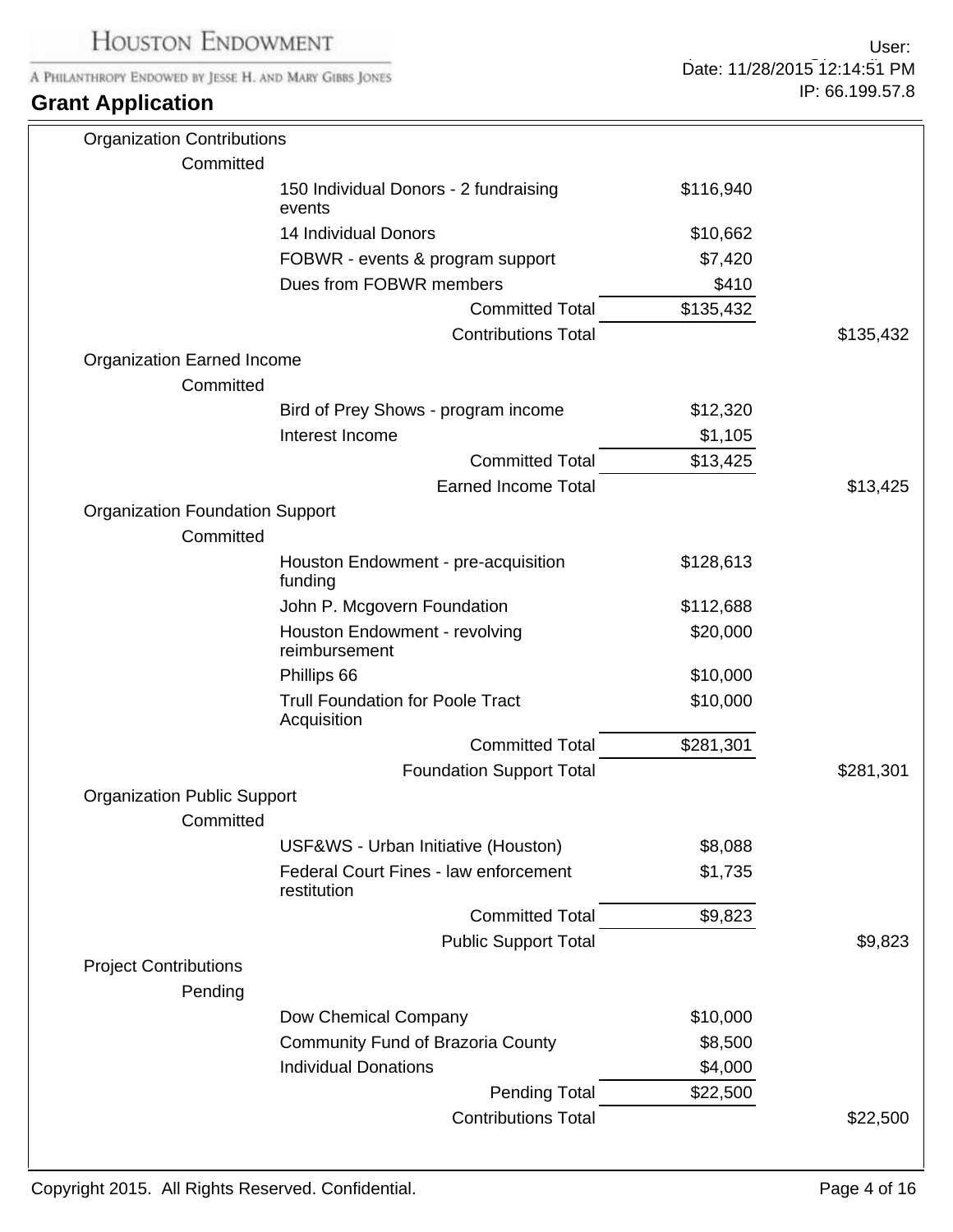## **Grant Application**

| <b>Project Foundation Support</b>   |           |           |
|-------------------------------------|-----------|-----------|
| Pending                             |           |           |
| <b>Houston Endowment</b>            | \$300,000 |           |
| National Fish & Wildlife Foundation | \$115,000 |           |
| <b>Pending Total</b>                | \$415,000 |           |
| <b>Foundation Support Total</b>     |           | \$415,000 |

## **Application Questions**

#### **Organization**

1. State your organization's mission and vision in two or three sentences.

The mission of the Friends of Brazoria Wildlife Refuges ("the Friends," "the Friends Group") is to support the Texas Mid-coast National Wildlife Refuge Complex in their charge to manage the conservation and restoration of wildlife and plant resources and their habitats within the Brazoria, San Bernard, and Big Boggy National Wildlife Refuges and to support and advocate for their public use mandate for hunting, fishing, wildlife observation, photography, interpretation and environmental education.

2. Summarize your organization and its work in two or three sentences.

The Friends believe that public education, refuge improvements, and volunteer efforts are critical to conserving a unique habitat: the Columbia Bottomlands Ecosystem. Improving public access and facilities at the Refuge constitute a significant amount of our work. To that end, the Friends obtain resources for Refuge facilities, programs, and materials; recruit volunteers; and participate in habitat improvement, natural history experiences, community outreach education programs, environmental education programs, fund-raising, and facility improvements.

3. How is the work of your organization relevant to the community today? Please limit your response to three to five sentences.

The Friends Group's work remains relevant by directly addressing three community interests: recreation in the natural environment, environmental education, and habitat conservation. Our work supports environmentally-compatible recreational activities on the Refuge: we build trails, walkways, pavilions, and observation blinds to accommodate visitors and to maximize their enjoyment of the Refuge. Concerns about climate change, habitat destruction, and species preservation have fueled interest in our environmental education programs for younger generations. We address these concerns by providing programs in schools, educating youth about the value of the Columbia Bottomlands Ecosystem, its flora and fauna, the human impact on habitat, and the students' roles in its protection. Finally, the public is increasingly aware of growing threats to our natural resources and have a renewed interest in habitat conservation. We support habitat conservation by planting trees, seeding prairies, controlling invasive species, and securing grant funds to facilitate the acquisition and protection of acreage with high habitat value.

4. Provide a brief overview of your core programming. As you describe each program, focus on how it produces and maximizes benefits for the people of greater Houston. Please limit your response to three or four sentences per program.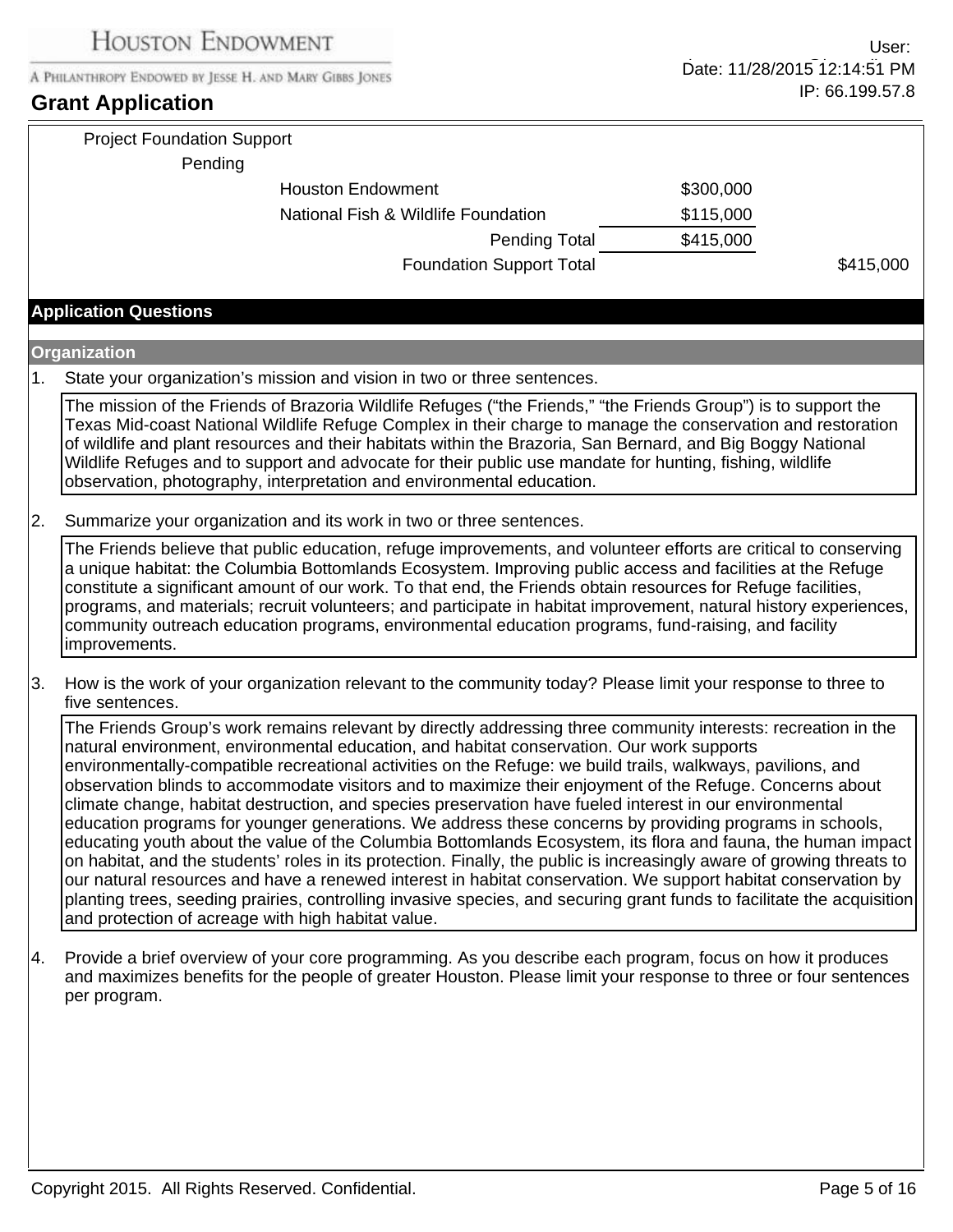Our programs serve two overarching goals: (1) to showcase the Refuge and (2) to increase appreciation of the Columbia Bottomlands Ecosystem. We achieve both goals through programs that focus on environmental education, public awareness, and habitat-compatible recreational activities. Program participation produces intrinsic benefits for the people of greater Houston: they learn something new; they spend a day recreating outdoors; they breathe clean air; they feel connected to nature; they develop a sense of stewardship for the natural environment that sustains them. Core programming consists of the following: • Birds of Prey Program: Since 1994, the Friends Group, USF&WS, EarthQuest, and local sponsors have delivered a Birds of Prey show to area schools. This is a 30-minute environmental education outreach effort utilizing several different raptors including a Peregrine Falcon, Andean Condor, Black Vulture, Red-tailed Hawk, Barred Owl and Harris Hawk. In 2015, we conducted 53 shows - the most shows ever - at Migration Celebration, nine civic organizations and 40 schools in the Brazosport, Angleton, Danbury, Sweeny, Van Vleck,

Columbia-Brazoria, Damon, Bay City and Alvin school districts. Birds of Prey also performed shows at seven schools in Aransas. A record total of 20,219 students, teachers and administrators attended these educational events.

• Refuge Junior Naturalist Program: Our group provides the volunteers for this USF&WS program. It offers a unique opportunity for fifth- and sixth-graders to work with wildlife biologists and other refuge professionals on projects at the Brazoria and San Bernard National Wildlife Refuges from June to December. Participants learn basic naturalist skills, including nature photography, GPS, field sketching, plant and animal identification. They then apply their newly-learned skills to real projects.

• Discovery Environmental Education Program (DEEP): The Friends also serve as volunteers for this USF&WS program, now in its 21st year. Throughout the school year, the program offers field trips for elementary and intermediate school students. This year, 3,500 students representing four school districts and several private schools in Brazoria County, Rice University, and Houston area schools are participating in the program. Activities at the Refuge provide students with hands-on experience, augmenting the schools' science curriculum in the area of natural ecological systems. Our volunteers, many of whom are members of the Cradle of Texas Chapter of Texas Master Naturalists, lead and coordinate the investigations.

• Migration Celebration is our largest and most highly-attended annual event. In collaboration with USF&WS, Migration Celebration takes place each spring in southern Brazoria County. The three-day event begins formally with a fundraising dinner and featured speaker. Weekend activities center on environmental education and include hiking, kayaking, and van tours; demonstrations; presentations; and workshops. A Children's Discovery program offers activities for youth. The public attends all weekend activities at no charge. The Friends Group makes recreational activities at the Refuge possible. We recruit volunteer work crews to build trails, observation platforms, and boardwalks and to create and install signage. Also, our membership runs the annual citizen-science program that has been monitoring bird fidelity at the Big Pond unit of the San Bernard NWR. We purchase items needed for unique purposes, such as binoculars, an electronic gate at the Brazoria Refuge, and equipment for the Big Slough Discovery Center. Finally, Friends volunteers have donated countless hours to projects such as bird banding, invasive plant species control, and hosting visitors at the Discovery Center, Auto Tour Loop, and Migration Celebration. The Friends also supply the majority of the volunteers for USF&WS's Sea Turtle Patrol Program and the San Bernard Christmas Bird Count.

#### **Engagement**

5. What is the service area or geographic focus of your organization (i.e. neighborhood, city, county, region, etc.)? If you serve more than one area, please respond for your primary program(s).

Our Charter charges us with supporting the Texas Mid-coast Wildlife National Wildlife Refuge, an area that encompasses Brazoria, Fort Bend, Matagorda, and Wharton counties. We support and work on Refuge land in all of those counties. However, we conduct the majority of our activities in Brazoria County, because it contains 90% of the Refuge's acreage.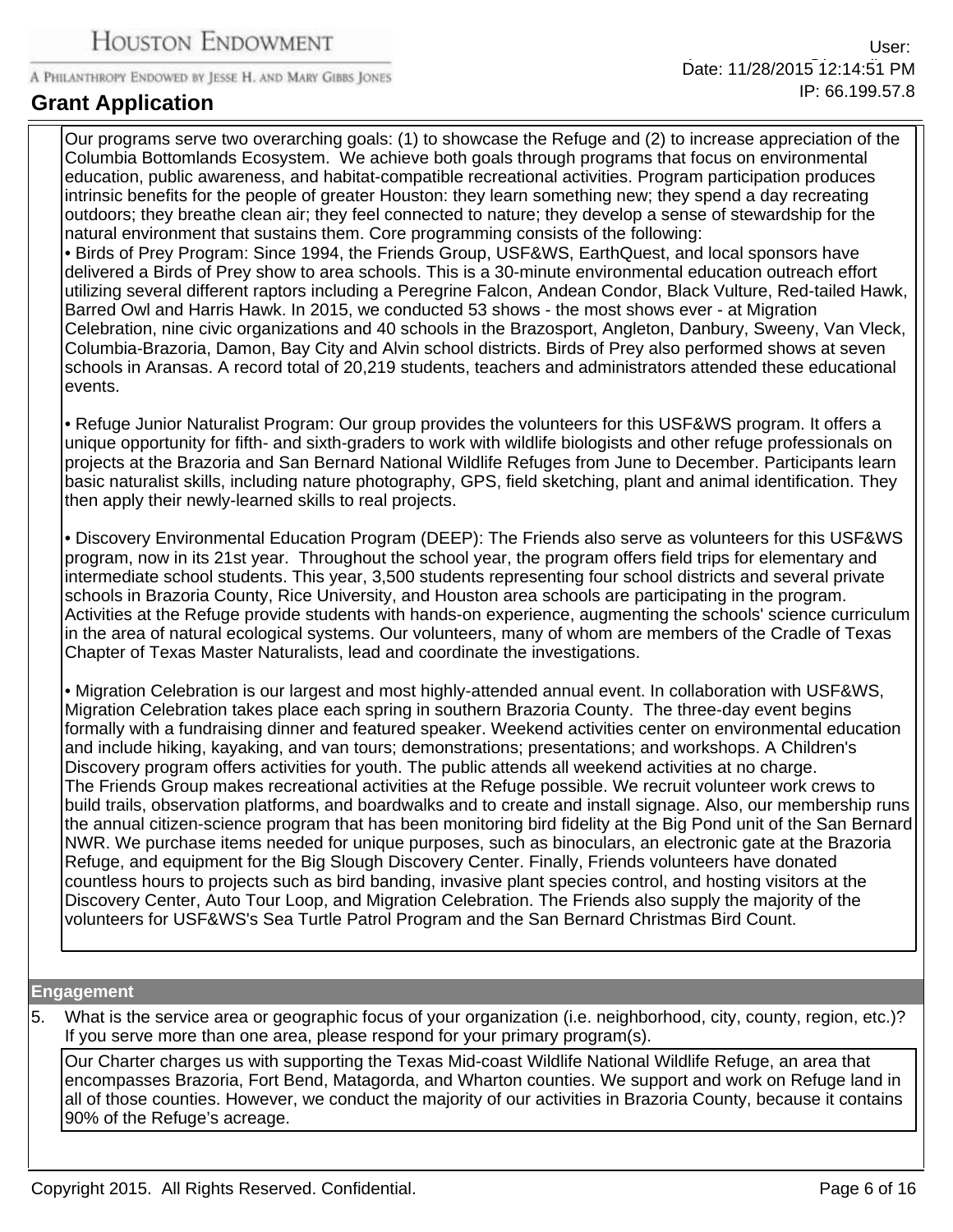# **Grant Application**

6. Who are the primary beneficiaries of your core programming? Please limit your response to three to four sentences.

Our core programming benefits three groups, beginning with the U.S. Fish & Wildlife Service. We benefit this agency by securing funding for land acquisition and facilities improvements on the Refuge. We also coordinate volunteers for their habitat restoration projects, such as re-seeding prairies or planting trees in forests. Our group exists solely to help sustain the integrity of the Columbia Bottomlands Ecosystem. By supporting USF&WS, our programming also benefits the general public. People throughout the area benefit from the preservation of forests and wetlands, which improve air quality (through carbon sequestration) and water quality (by protecting freshwater inflow into the Refuge's wetlands). Finally, our programming benefits adults and children who directly participate in our activities. Individuals and families not only enjoy expanded use of the Refuge for outdoor recreation but also broaden their perspectives through environmental education.

7. Are the primary beneficiaries described above the same as the people you seek to engage through that programming? (For example, land conservation efforts may benefit the general public while programming engages landowners or policymakers; a school-based clinic may benefit student health while programming engages parents, school leaders and partnering medical schools; a mentoring program may benefit youth while programming engages youth, adult volunteers to mentor them and school leaders to host the program). If not, please describe any other constituents you seek to engage. Please limit your response to two or three sentences per constituent.

Those who benefit from programming and those we engage are not the same. Programming that benefits USF&WS engage members of the Friends Group, The Cradle of Texas Chapter of the Texas Master Naturalists, Texas Mid-coast NWR, National Fish and Wildlife Foundation (NFWF), private and corporate foundations, private landowners, and units of local government. Programming that benefits the general public engages Texas Mid-coast NWR, Texas Parks & Wildlife, environmental groups, industry, the business community, units of local government, and volunteers. Finally, programming that benefits participants engages students, parents, school boards, science teachers, and volunteers such as the Cradle of Texas Chapter of the Texas Master Naturalists.

8. Using relevant and descriptive data, provide a summary of the constituents you have engaged in each of the past three years. Include what has been both successful and challenging in your engagement efforts and what strategies you are now employing as a result.

The Friends Group has engaged a diverse group of constituents who represent business and industry, educational institutions, community organizations, and private foundations. When the point of engagement is not programming, it is to request volunteers or financial support.

Over the last three years, outreach efforts succeeded in large part because we linked each organization to an activity that matches its mission or utilizes its expertise. This strategy has allowed us to secure volunteers and donations from likely and unlikely sources. We engaged obvious groups such as the Texas Master Naturalists Cradle of Texas Chapter and Gulf Coast Bird Observatory; these organizations help us organize programs, provide volunteers, or host and facilitate educational programs.

Engagement efforts not only built successful community partnerships but also fostered funding. The Friends tapped into our area's abundance of chemical companies, almost all of which have budgets for grants or donations. We even obtained unsolicited funds from Union Pacific Railroad and Texas Trails (Texas Parks & Wildlife).

Challenges relate to volunteers. All of our programs rely on a steady stream of reliable volunteers. Once we find them, we must coordinate, schedule, and communicate with them, throughout the year, to implement programs. Primarily, we must arrange opportunities where they feel valuable and comfortable. We meet the challenge through recruiting year-round outreach and recruitment.

Engagement has taught us the value of making new contacts to secure funding and volunteers. We recognize the opportunities that arise from partnerships with corporations. We will continue to seek out those whose corporate goals include donating money as well as sharing employees' time and expertise.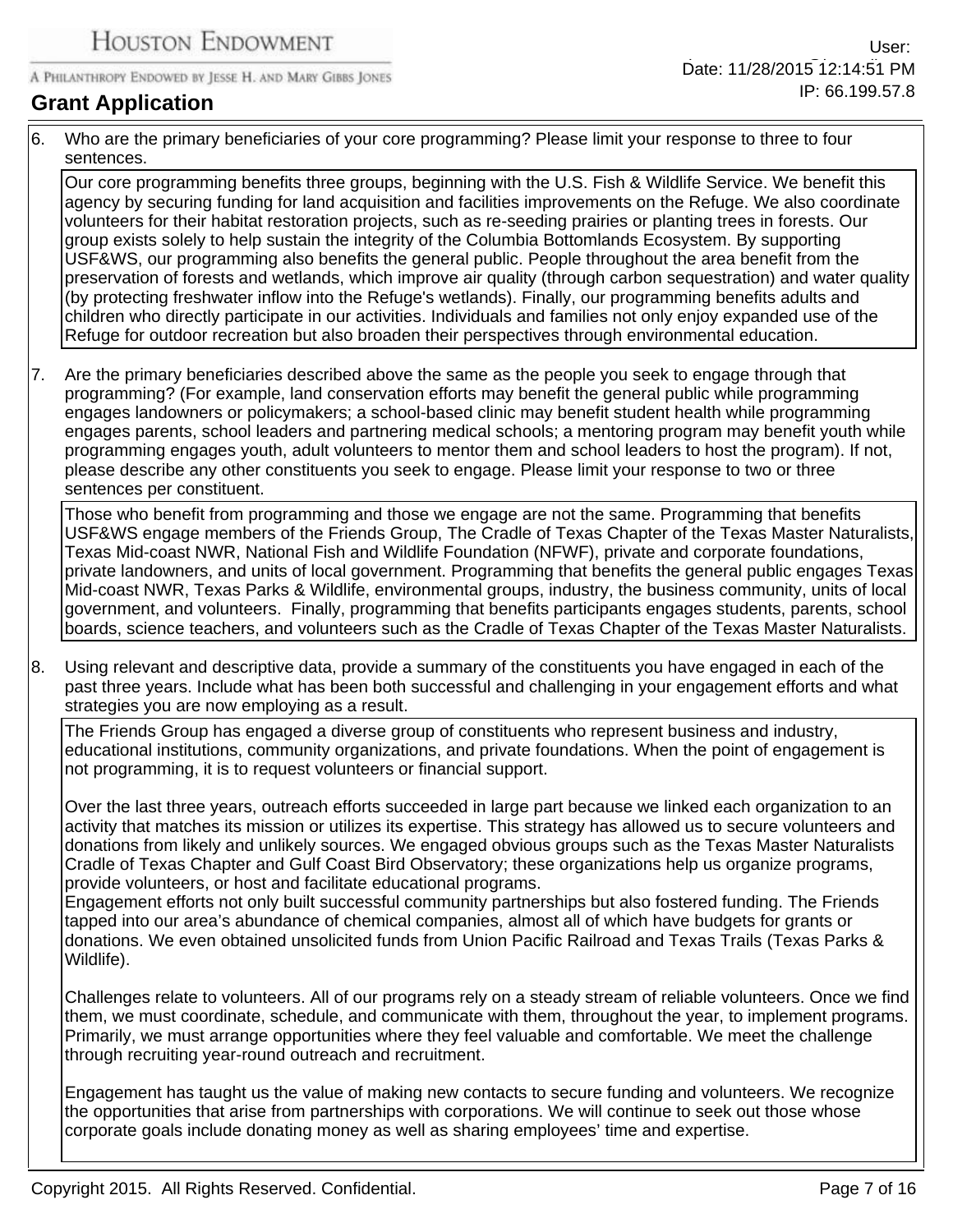## **Grant Application**

#### **Capability**

9. Describe your organization's greatest abilities. What does your organization know how to do especially well in its primary program(s)? Please limit your response to six to eight sentences.

We believe that the Friends Group performs exceedingly well in three areas: (1) securing funding for our programs, (2) obtaining volunteers for our activities, and (3) conveying the importance of habitat conservation community-wide, to all audiences. At a national convention sponsored by USF&W in Madison, Wisconsin, members of other Refuges' Friends groups as well as Refuge managers remarked upon our skills in those three areas, indicating that only a handful of Friends Groups raise the level of funds or offer the range of programs that we do.

In large part, our success in obtaining funds and volunteers stems from our ability to convey the message, year-round, about habitat appreciation and conservation. We deliver the message at the Discovery Center at the Brazoria NWR every day from Christmas through New Year's Day, when most organizations reduce programming, and through our wildly-popular Birds of Prey program at schools, which raised over \$21,000 in 2015. We do it by reaching 3,500 students every year to present environmental education. Migration Celebration provides a unique opportunity for us to present environmental education in many different formats and venues that appeal to both adults and children. We meet hundreds of people at outreach programs; that effort involves taking reptiles, amphibians, butterflies, and display boards to different locations throughout the year. We talked to over 400 people at the Festival of Lights in Lake Jackson and more at the grand opening of the Buffalo Bayou trail system and Kellogg, Brown & Root Kids Day, part of USF&WS Urban Initiative Program targeting Houston. Also as part of the Urban Initiative for Houston, we host visits to the Brazoria Refuges for Houston inner city students to stimulate interest in Houston's refuges. We believe that by disseminating our message thoroughly, consistently, and well, we are able to attract volunteers and financial support from a wide variety of sources.

10. Describe your organization's most significant achievements over the last three years. When appropriate, include dates (mm/yy) for specific accomplishments. Please limit your response to eight to ten sentences.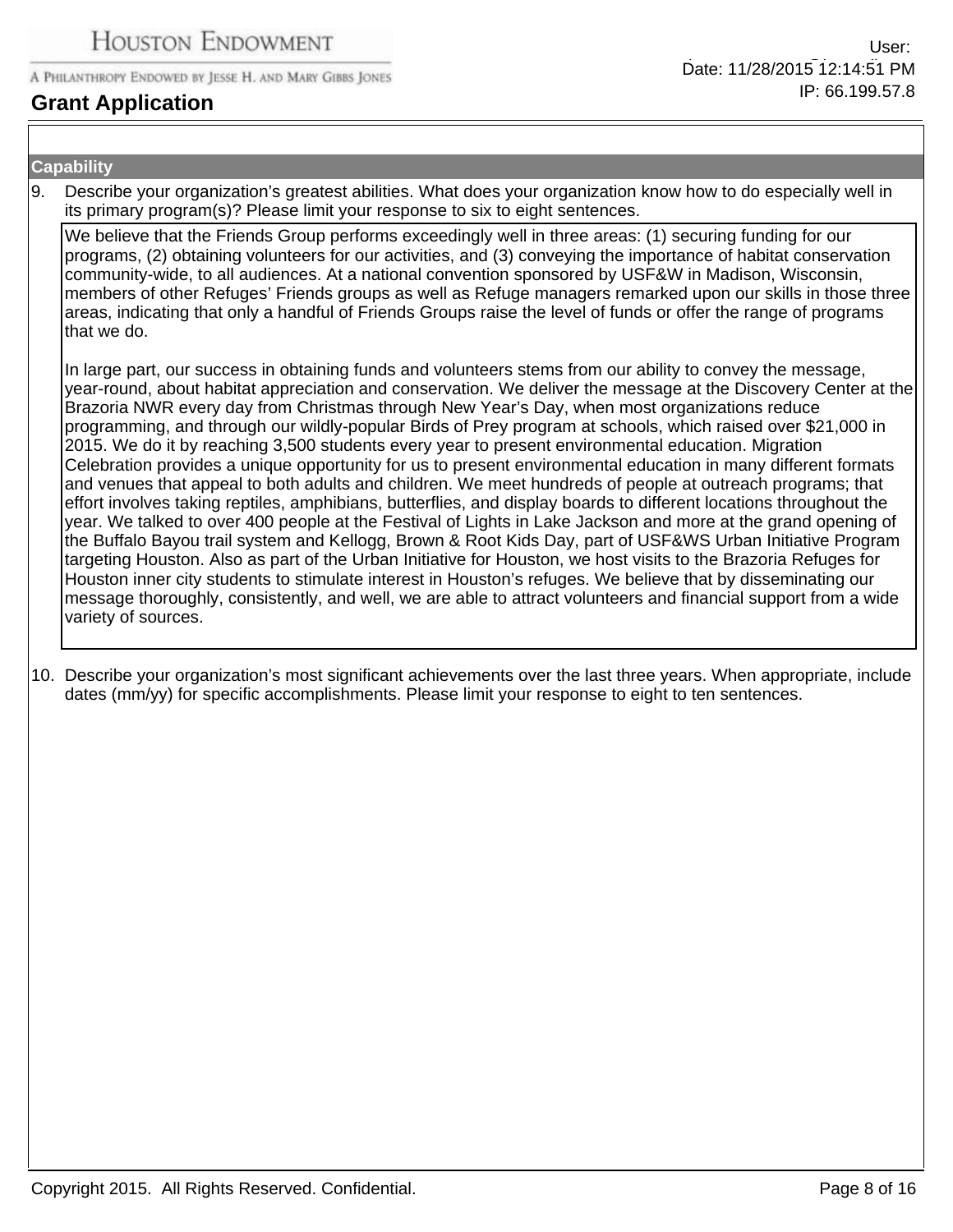## **Grant Application**

Elsewhere in this proposal, we have described Migration Celebration, a highly-successful program that continues to grow. In April of 2015, we hosted this three-day event - hosting nearly 1,000 visitors despite heavy rain - and raised just under \$30,000. In October, we held our second "A Taste for Nature" fundraiser to raise \$40,000 in match for a \$160,000 grant from Texas Parks and Wildlife Recreational Trails Fund. The grant funds the repair and expansion of the Bobcat Woods trail at the San Bernard National Wildlife Refuge. This year, the retired Vice President of BASF Freeport and current Port Commissioner spearheaded fundraising; we also invited the Vice President of Dow Chemical Company's US Gulf Coast Operations to serve as honorary chairman. The event not only netted over \$54,000 but also allowed us to engage influential industry representatives in our efforts.

Second, the Friends Group has increased our scope by hosting events in Houston and bringing Houston youth to Brazoria's Refuges. We have embraced our role in USF&WS's Urban Initiative and actively support the agency's plan to involve Refuges near major cities in those cities' activities. Through the Urban Initiative, we were invited to the Buffalo Bayou expansion. For three years in a row, we brought our reptiles and butterflies to promote the Refuges at Kellogg, Brown & Root's "Kids Day," which is attended by over 10,000 people. We built three native and pollinator gardens for birds and butterflies in Houston with the Houston Parks Department. Also, we visit inner city recreational centers to invited minority students to visit the Refuges during the summer. We participate in the Woods Project, which sponsors inner city students' visits to parks and refuges for volunteering. Through these outreach efforts and partnerships, our Refuges have become the most active of the six refuges in the Houston metropolitan area.

Finally, securing a second \$300,000 grant from Houston Endowment had far-reaching consequences in terms of expediting land acquisition. From its first acquisition in 1997 through 2011, USF&WS placed 18,500 acres in conservation; it took 14 years to reach that threshold. The first Houston Endowment grant facilitated the acquisition of 8,386 acres valued at \$11,693,398. The second grant leveraged the purchase of 2,579 additional acres appraised at \$6,603,002; this grant also paid for appraisals totaling \$11,320,000 on another 4,899 acres that are not yet under contract. Our collaboration with Houston Endowment facilitates and speeds the addition of valuable acreage to the Refuge.

11. Describe the financial and operational plans that ensure your organization's sustainability over the next three to five years. Please limit your response to six to eight sentences.

Raising funds to finance our projects is always challenging. However, the Friends Group diligently pursues grants and donations while also implementing fundraising activities. Because we do this throughout the year, our organization has sufficient income to sustain our programs and complete projects on the Refuges. Board members with administrative skills and grant experience carefully and responsibly monitor revenue and expenditures. Looking long-term, our board has specific plans to engage new, different, and more private businesses throughout the year. Our meetings with these companies will focus on volunteer and financial support.

#### **Results**

12. What opportunity or problem does the project address?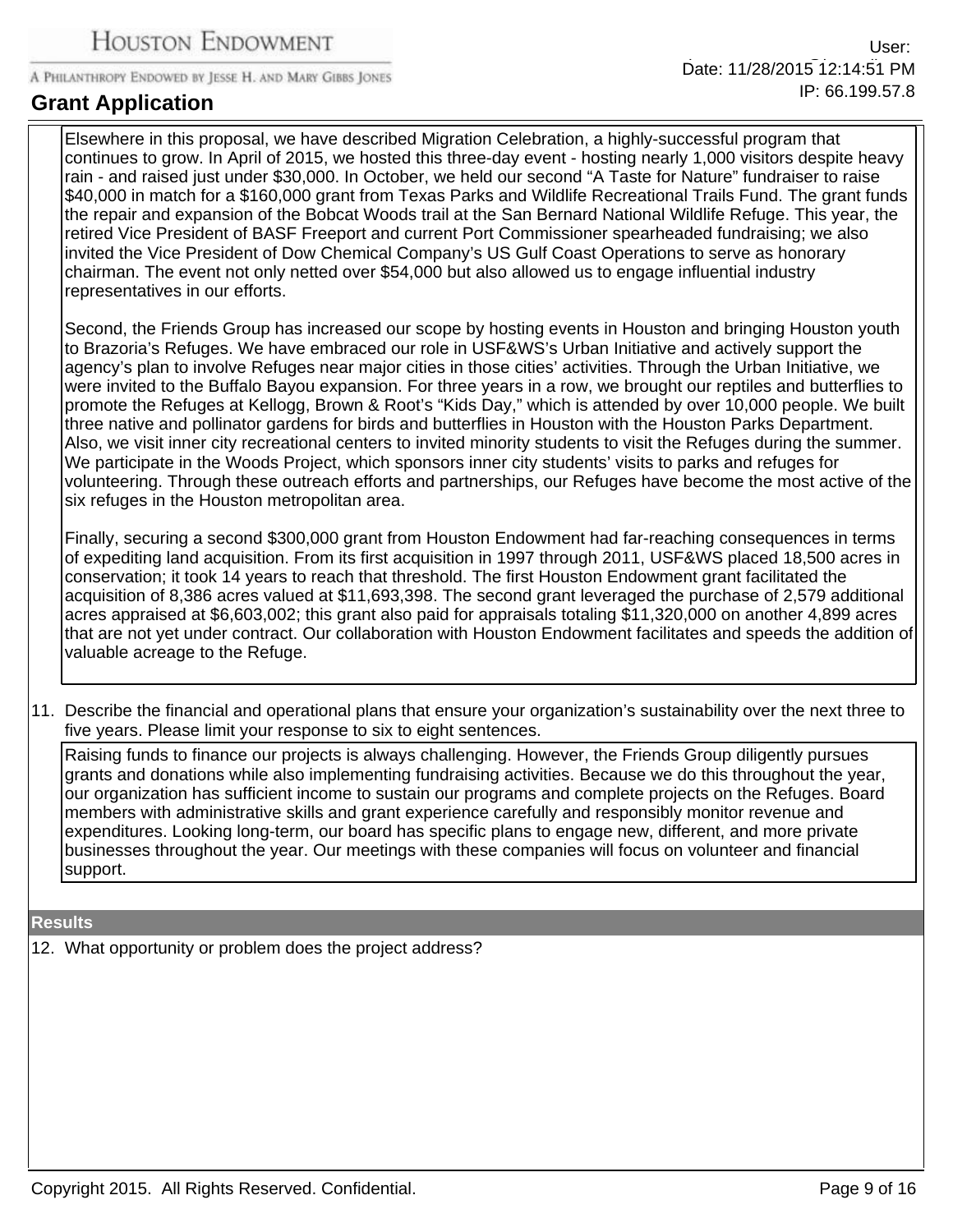Less than 100 years ago, the Columbia Bottomlands Ecosystem spanned 700,000 acres and over 1,000 square miles of bottomland hardwood forest adjacent to the Gulf of Mexico. Though vastly reduced in size, this unique floodplain Ecosystem still contains an array of nationally- and internationally-significant wetland habitats: rivers, bayous, sloughs, marshes, ponds, lakes, and native prairie. By virtue of its location near the Gulf, the habitat is a literal haven for Nearctic-Neotropical migratory birds. Millions of these migrants make landfall in the Bottomlands during spring and fall migration, and they rely on the remaining forest to rest and feed before and after crossing the Gulf. Resident birds, migrant species, and waterfowl use the Bottomlands for breeding, feeding, nesting, resting, or wintering. The Columbia Bottomlands Task Force found that 237 species of birds, totaling at least 29 million individuals, migrate through the forest every year. In 2011, The American Birding Association reported that over half of the 600-plus species of birds known to inhabit the United States travel through the Columbia Bottomlands. Now reduced to 150,000 acres, the original habitat has been decimated by logging, grazing, agriculture, commercial and residential development, and drainage. Every year, thousands of acres are lost. In the last 18 months, hundreds of acres were cleared for pipeline easements. Houston's expansion southward compounds the local economic stresses on the Ecosystem. The entire Ecosystem is at risk, and a new threat – climate change – is a growing factor. The negative effects of habitat loss stemming from climate change are not limited to birds. A World Bank report entitled "Turn Down the Heat: Why a 4°C Warmer World Must Be Avoided" (November 2012) describes the effects of climate change and the subsequent consequences of deforestation - on human populations. First, warming leads to more evaporation and evapotranspiration, which enhances surface drying and, consequently, the intensity and duration of droughts – a major and growing concern in Texas. (Conversely, preserving bottomlands not only helps prevent water loss through evaporation but also protects the water table.) Furthermore, the report states that deforestation accounts for almost 20% of carbon emissions. If greenhouse gas emissions and other stresses continue at or above current rates, the Ecosystem's resilience could be overcome by an unprecedented combination of change in climate, associated disturbances (flooding, drought, wildfire, insects, and ocean acidification) and other stressors that include land use change, pollution, and over-exploitation of resources. Also, if increases in global average temperatures exceed 2° to 3° above pre-industrial levels, approximately 20% to 30% of plant and animal species assessed world-wide could face an increased risk of extinction. In turn, species extinctions, declining species abundance, and shifts in species and biome distributions compound the loss or degradation of ecosystem services (Leadley, 2010). This matters. Ultimately, the Columbia Bottomlands Ecosystem, like all others, is composed of its species as well as the interactions between them and their physical environment. Biologically-rich ecosystems are usually diverse, and researchers agree that a strong link exists between biological diversity and ecosystem productivity, stability and functioning (McGrady-Steed, Harris, and Morin, 1997; David Tilman, Wedin, and Knops, 1996; D Tilman et al., 2001). Loss of species within the Ecosystem will have profound negative effects on its functioning, its stability, and its ability to provide goods and services to human societies. The World Bank report recommends leaving forests standing as one of the most cost-effective ways to lower emissions. The Friends concur. Once destroyed, old growth forest will take generations to replace. The current quantity of land in conservation is not adequate to protect either the Ecosystem or its dependent wildlife and human species. Fortunately, USF&WS can use State and federal grant funds to purchase Bottomlands tracts.

Fifteen tracts are targeted for acquisition. The major obstacle impeding the purchases is funding for pre-acquisition due diligence: negotiations, appraisals, surveys, title reports, title policies. A third \$300,000 Houston Endowment grant for pre-acquisition costs will facilitate the conservation of 7,000 acres of prime habitat in this unique and uniquely valuable Ecosystem.

13. What are the results—the outcomes for those you serve—that your organization is committed to achieving with this project?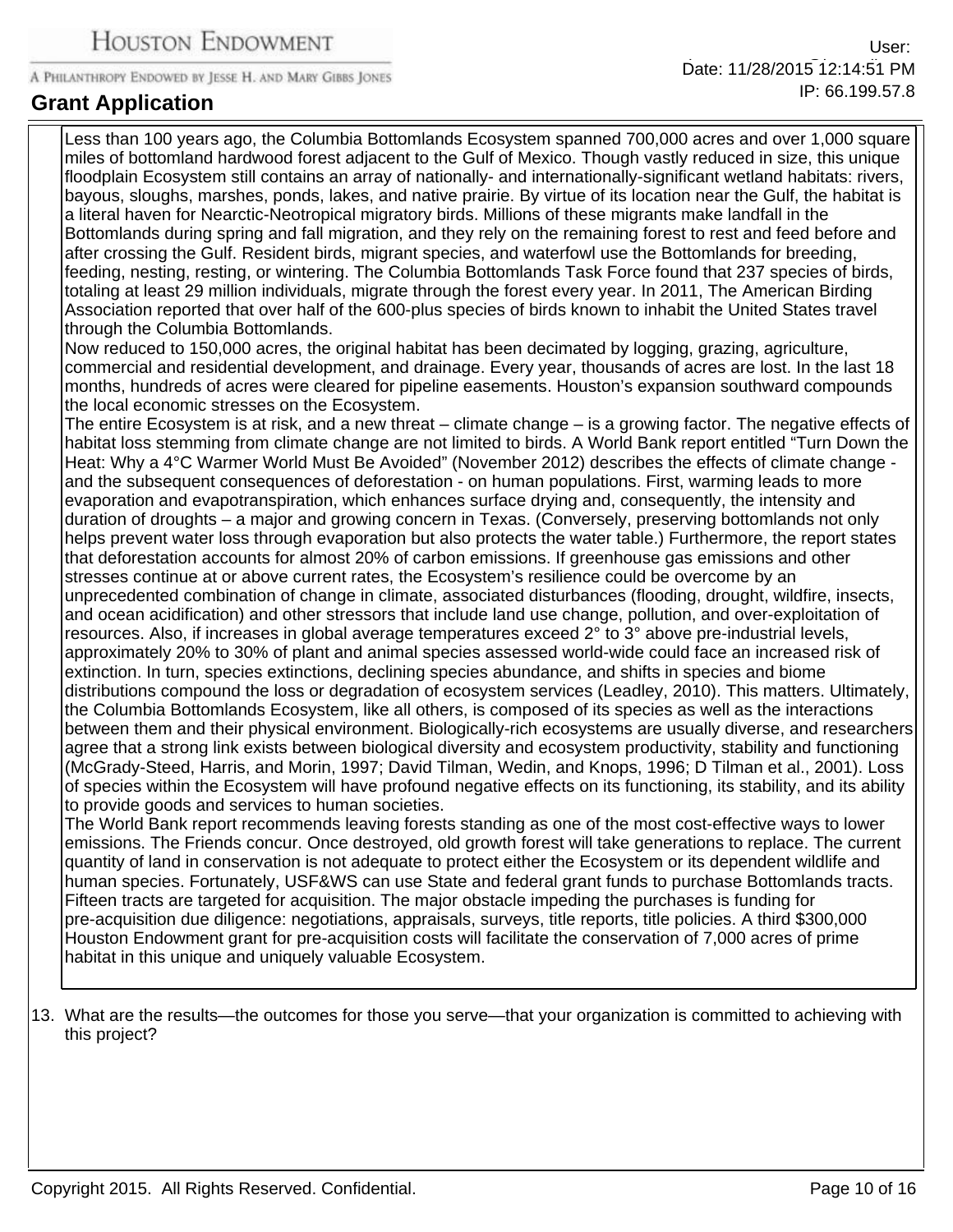# **Grant Application**

With this project, the Friends Group upholds our ongoing commitment to protect habitat in the Columbia Bottomlands Ecosystem. The positive results of protecting land do not end. They become evident, they accumulate, and they compound exponentially, year after year. We expect the project to produce specific outputs and outcomes. Outputs relate to tasks that facilitate land acquisition: ƒPre-acquisition due diligence completed with federally-required documents in hand ƒPurchase contracts with landowners finalized ƒClosings completed • Tracts added to the Refuge system Outcomes focus on numerical increases that assess the project's ultimate impact on the environment and the public: • Approximately 7,000 more acres of prime wildlife habitat conserved and added to the Refuge ƒIncrease in number of all birds present • Increase in bird populations on adjacent tracts **Increase in migrant Neartic-Neotropical birds** • Increase in breeding pairs • Increase in quality of health in migrating populations • Increase in plant species established • Increase in forest growth & re-establishment of under-story plants that support bird populations • Improved water quality • Increase in air quality and carbon sequestered **- Decrease in excess run-off to San Bernard and Brazos rivers** - Reduction in erosion of sediment on San Bernard and Brazos rivers **Increased public access to forest, birding sites, San Bernard and Brazos rivers** 

• Increased public education through outdoor interpretation & environmental education opportunities

#### **Project**

14. Briefly describe your project.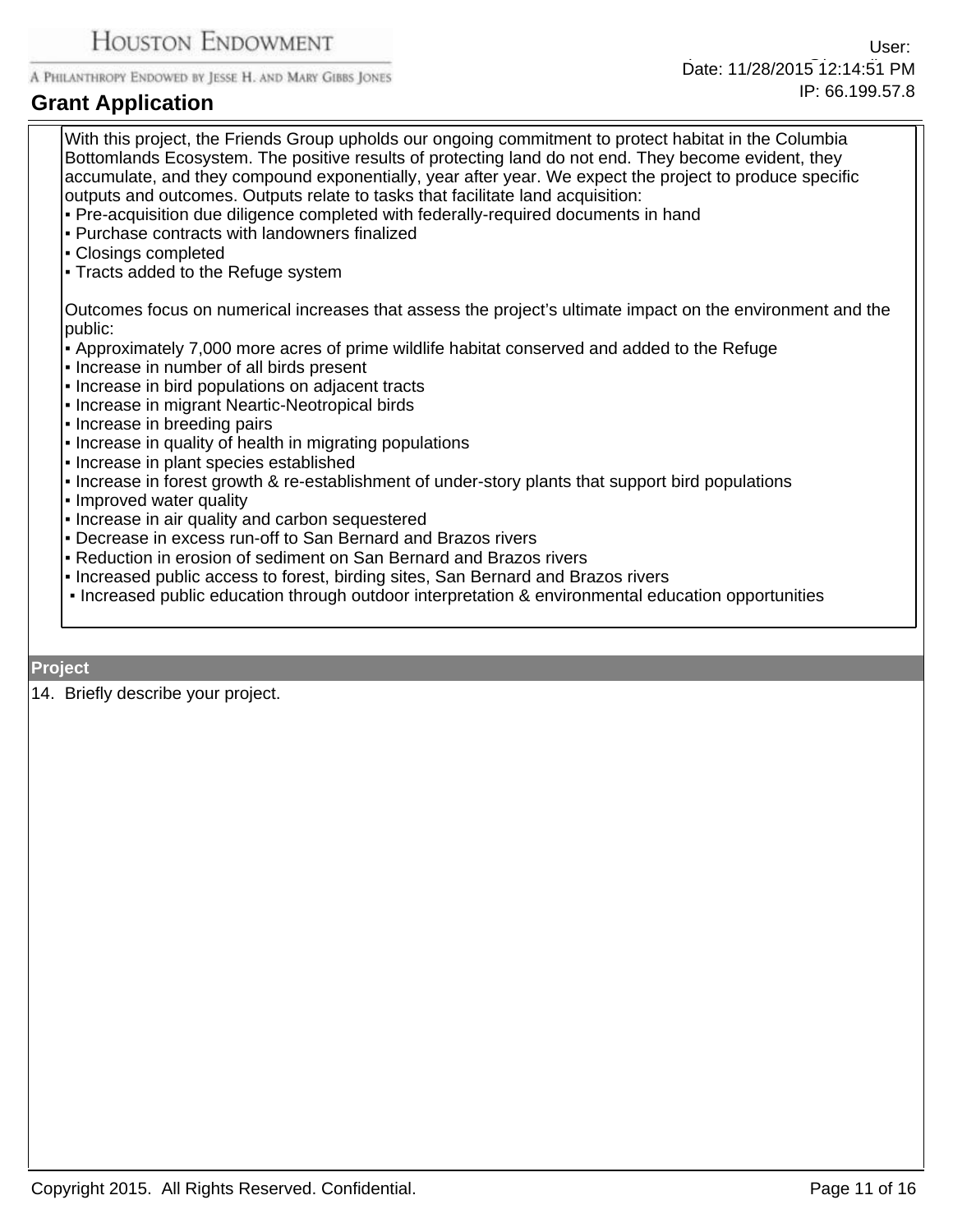## **Grant Application**

Acquiring and protecting tracts of land will not have an immediate impact on the effects of climate change. However, it will stop habitat loss on acquired tracts - immediately and permanently - that results from other human activities. To that end, the Friends Group requests \$300,000 for pre-acquisition support to facilitate the acquisition and protection of 15 tracts in Brazoria and Fort Bend County. Located within the Brazos and San Bernard rivers' watersheds and Halls Bayou, the properties total approximately 7,000 acres and are valued at over \$10,000,000.

These are significant tracts in the Columbia Bottomlands Ecosystem - the only expanse of hardwood forested wetlands in Texas adjacent to the Gulf of Mexico. Preserving this acreage furthers our goal of conserving this internationally-significant Ecosystem, found nowhere else in the United States, in perpetuity, as part of the National Wildlife Refuge System. Adding these tracts to the Refuge moves us closer to our goal of protecting a total of 70,000 acres of bottomland hardwood forest in the Colorado, San Bernard, and Brazos rivers' floodplains. In some cases, at the USF&WS's direction, tracts may be protected under the State wildlife management or State parks systems. The acquisitions will enhance the existing corridor of prime waterfowl and forest songbird habitat. When we conserve forested wetlands tracts like these, we also support the restoration of wetland coastal marshes. In addition, protecting the land protects the rivers' watersheds, which supply fresh water to existing estuarine marshes in the Refuge. For their part, the estuaries are critical to the coast's biological resources, including fish and shrimp, which support commerce and recreation. These tracts are significant in and of themselves and as part of a mosaic of wetland forest blocks that together protect the ecosystem.

Of the 15 targeted tracts, five are located in Fort Bend County. Currently, USFW&S has four tracts in Fort Bend County: 1,800 acres on Buffalo Creek, a 100-acre donated conservation easement next to the Buffalo Creek tract, 360 acres on the San Bernard River, and a 20- acre tract. Expanding the Refuge in Fort Bend County will not only foster more recreational and volunteering opportunities for that County's residents but also will provide more venues for the Friends' growing environmental education and outreach programs.

USF&WS will use State and federal funds to purchase the tracts. However, public funds for pre-acquisition due diligence are extremely limited. Therefore, the Friends Group seeks funds for appraisals, surveys, title documents, land consultant fees, and closing costs that precede the tracts' actual purchase. Pre-acquisition activities are the first step to purchasing, protecting, and preserving acreage in the Columbia Bottomlands. In the pre-acquisition stage, Michael Lange, formerly of the Texas Mid-coast National Wildlife Refuge and now with the Trust for Public Land, and Thomas Smith of the National Fish and Wildlife Foundation negotiate with landowners and conduct due diligence required to secure clear title. Pre-acquisition activities are:

- ƒContract appraisals
- Conduct biological ascertainment inspections
- ƒObtain title reports
- Complete appraisals and value approvals following standards
- Perform site inspections
- ƒConduct environmental site assessments
- Obtain updated land surveys
- ƒOrder title policies
- ƒComplete any necessary title curatives
- Prepare just compensation statements
- Submit written offers to landowner (with purchase agreement)
- **Establish escrow closings**

By facilitating land acquisition and conservation, the project will stop and prevent de-forestation. Consequently, it will provide green space, improve air quality, store excess runoff and river overflow, protect freshwater inflows to adjacent coastal salt marshes, buffer hurricane impact, conserve biodiversity and wildlife, sequester carbon dioxide (reducing green house gases), and maintain the quality of life for area residents.

15. Other than securing funding, what steps or activities are critical to the overall success of the project?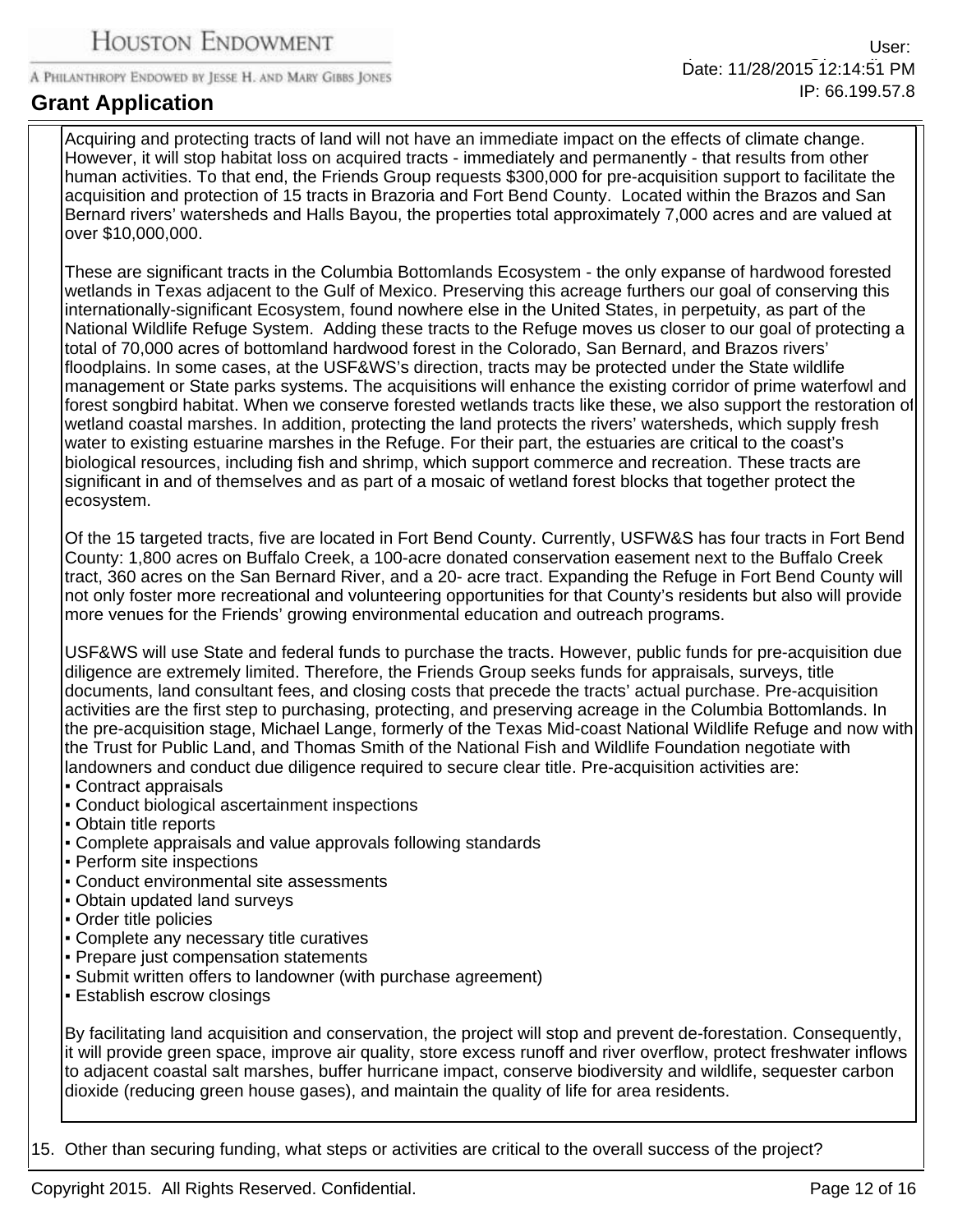# **Grant Application**

The project's success hinges on activities in two areas: (1) communicating with landowners and (2) completing due diligence required to purchase the tracts. Mr. Lange and Mr. Smith must contact landowners to explain the acquisition process as an environmental alternative that protects the land, to ensure their willingness to sell, and to provide updates as the process moves toward closing. Due diligence activities entail work to confirm clear title, assess fair-market value, determine meets and bounds, and verify the tracts' environmental integrity.

16. What evidence of success has led you to use this approach?

One simple fact confirms the success of this approach: it has resulted in the Refuge acquiring and protecting 36,000 acres in the Columbia Bottomlands since 1997. We will note that all of the due diligence activities are proscribed by the federal government prior to completing a legal sale. However, Mr. Lange and Mr. Smith succeeded because they not only know the approach but also apply it diligently, methodically, and completely to facilitate acquisitions – and the Friends secured funds for due diligence. The evidence is tangible. From the initial Houston Endowment grant in September, 2011 through October, 2015, 15 significant Bottomland hardwood tracts totaling 10,965 acres were acquired from private landowners. At appraised market value, land values total \$18,296,400. The Houston Endowment grant leveraged the purchases, which used funds from the Migratory Bird Commission, North American Wetlands Conservation Act, Land and Water Conservation Funds, and the Natural Resources Conservation Service under the Wetland Reserve Program. This application includes a map showing the tracts preserved, tracts under negotiation now, and expansions that resulted from Houston Endowment's support.

17. How will your organization know when it has achieved the intended results? What information or evidence will you use to verify success?

The pre-acquisition project has three goals: (1) completing due diligence on selected tracts with high habitat value; (2) acquiring those tracts through fee title purchase; and (3) adding the tracts to the National Wildlife Refuge or Texas Parks and Wildlife Management Area. Success is easy to measure: every dollar spent will facilitate the purchase of land that becomes part of the Refuge. With every closing, we will know that we have achieved our goals. Specific to this request for pre-acquisition due diligence funding (our first goal), we will use information directly related to due diligence: the number of completed surveys, appraisals, title reports, and title policies. Because pre-acquisition activities facilitate the other two goals, we also will monitor the number of sales contracts finalized, the number of closings, and the number of acres and tracts added to the Refuge.

18. Who will lead the project? Why was he or she selected?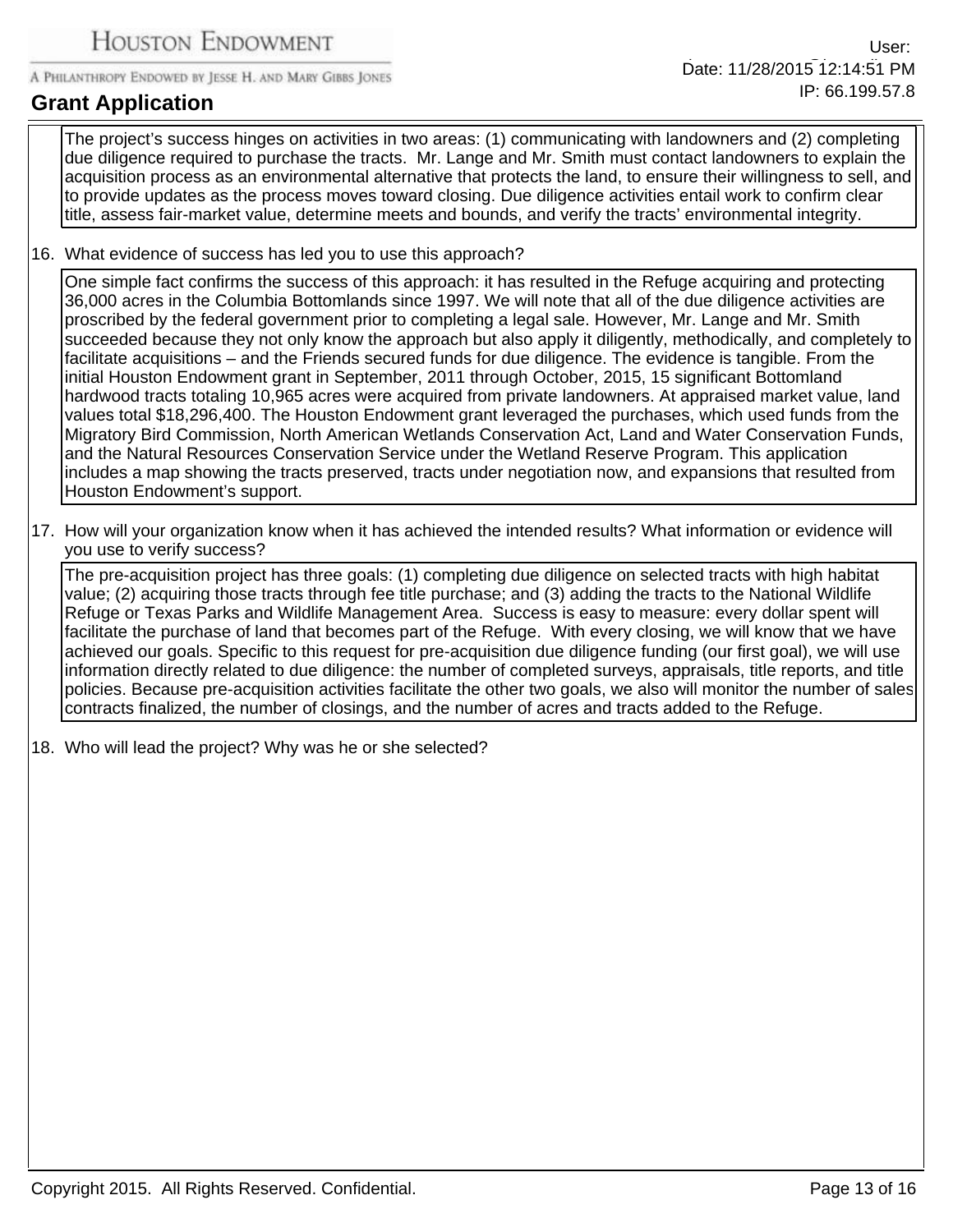**Grant Application**

Jennifer Sanchez, Project Director, Texas Mid-coast National Wildlife Refuge Complex (U.S. Fish and Wildlife Service), will oversee the project with the expert assistance of Michael Lange, Senior Project Manager, Texas Gulf Coast, for Trust for Public Land (TPL), and Thomas E. Smith, land consultant for National Fish and Wildlife Foundation (NFWF). These individuals were selected because of their experience with habitat conservation through land acquisition. Ms. Sanchez oversees all land acquisitions for the Texas Mid-coast NWR. Mr. Lange created the Columbia Bottomlands habitat acquisition and preservation program in 1993 and managed the effort until 2015, when he assumed a similar role with TPL. Mr. Smith has not only started refuges across the United States but also is the acknowledged expert on the acquisition and negotiation process.

Mr. Lange holds a BS in Biology from Arizona State University. He worked for U.S. Fish and Wildlife Service (USF&WS) for over 36 years as a Refuge Manager, Wildlife Biologist, and Coordinator for the Columbia Bottomlands project. Mr. Lange helped develop the framework for the Columbia Bottomlands conservation effort under the initial Austin Wood's Conservation Plan. He has forged partnerships and, to date, obtained over \$67 million dollars to acquire, preserve, and protect 36,000 acres on 65 tracts in this unique Ecosystem. Mr. Lange coordinates negotiations with willing sellers and realty services to meet federal requirements for title insurance, federal appraisal standards, environmental assessments, and land surveys.

Thomas E. Smith develops partnerships with landowners and provides market value appraisal reports, land surveys, and extensive land consulting advice. In 2012, he moved from Albuquerque, New Mexico to Lake Jackson, Texas. The move allowed him to focus exclusively on land acquisition in the Columbia Bottomlands; his relocating also eliminates inter-state travel costs. Mr. Smith has personally directed and successfully completed the purchase of over one million acres of land in the western states that are now managed as 40 units of the Refuge System, waterfowl production areas, fish hatcheries, and research stations. He holds a BS in Forestry and a graduate degree in Business Administration from Michigan Tech University. He completed courses at George Washington University Graduate School in Economics of Natural Resources, U.S. Department of Agriculture School in Administrative Law, and the Department of Justice as approved Land Title Examiner for property to be acquired by the U.S. federal agencies. For 36 years, Mr. Smith worked for USF&WS in four Regions and Washington D.C. as a Forester, Real Estate Appraiser, Land Title Examiner, Regional Realty Management Chief, Regional Realty Supervisor and Acting Chief, and Assistant Regional Director for Wildlife Refuges and Realty. Since retiring from USF&WS in 1994, Mr. Smith has worked for NFWF as a Land Preservation Consultant. In that role, he has completed more than 18 land preservation projects in the western states, preserving, to date, over 100,000 acres of habitat now managed by USF&WS, state and local public agencies, and non-profit conservation organizations. The recipient of numerous awards for his unmatched performance and achievements in conservation, Mr. Smith provides consulting services to the Texas Mid-coast NWR Complex and conservation partners to preserve the Bottomlands.

19. Are any partners or intermediaries critical to your organization's success with this project? If so, who are they and what are their roles?

The pre-acquisition project's success depends on its partners, the most critical of which is the U.S. Fish and Wildlife Service's Region 2 Realty Division. Michael Lange will not only coordinate the process but also will be the primary point of contact for landowners. In addition, Mr. Lange's role will include site inspections, environmental assessments, and biological ascertainments. Supporting Mr. Lange is Thomas E. Smith of NFWF, who now has an office at the Mid-coast NWR Complex. In his role as land consultant, Mr. Smith will conduct negotiations with landowners and secure titles, surveys, appraisals, and similar documents required prior to closing. Julia Ela, NFWF Account Manager, will support Mr. Smith from NFWF's Washington, D.C. office.

Securing and strengthening partnerships for land acquisition is an ongoing process. Other partners who facilitate acquisitions through funding support or outright land donations include the Trust for Public Land, the Conservation Fund, the Community Foundation of Brazoria County, Chevron Phillips, the Nature Conservancy, Texas Parks and Wildlife, Galveston Bay Foundation, John P. McGovern Foundation, Texas Department of Environmental Quality, and Joe Hudson (private landowner and donor of the Hudson Woods tract).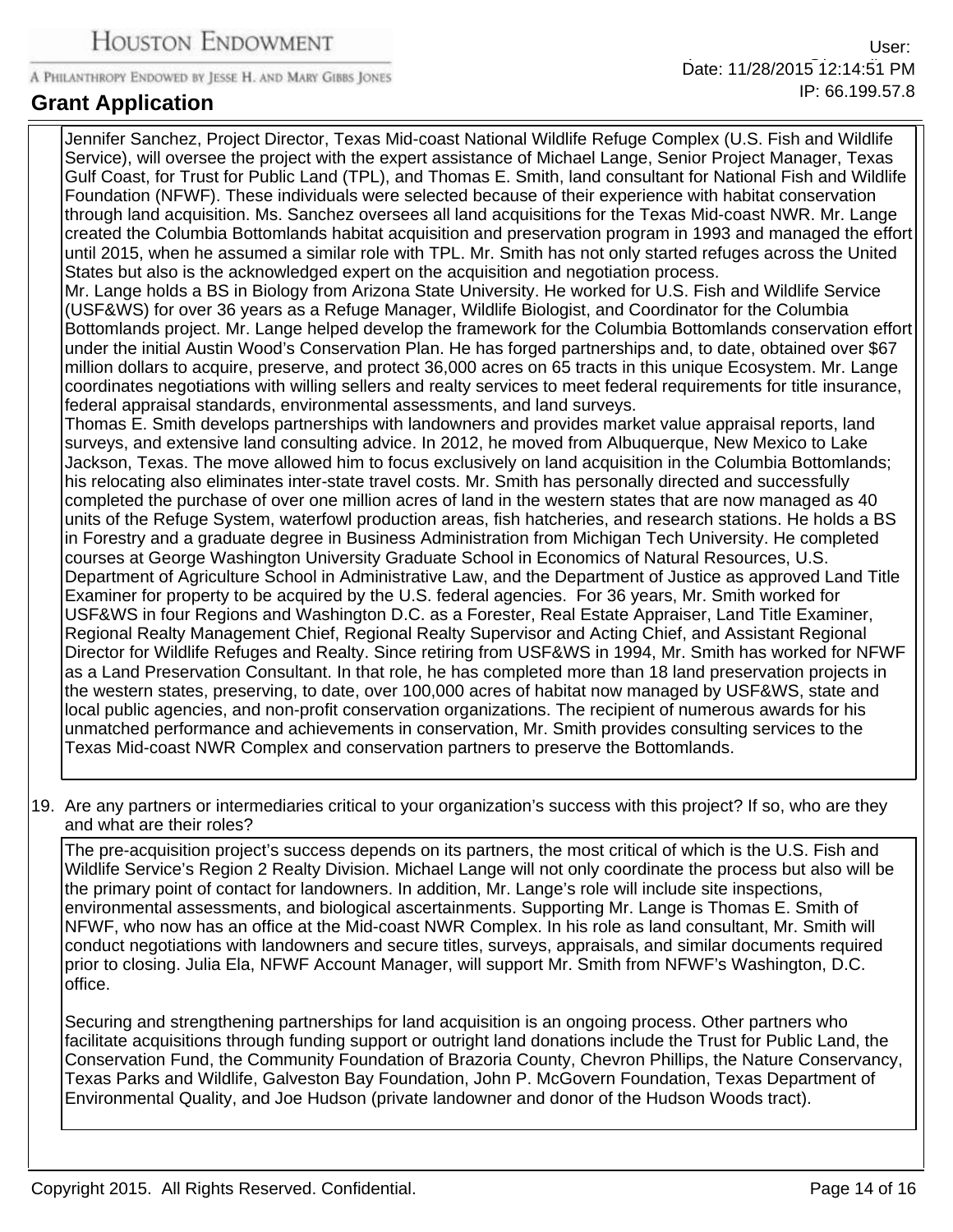## **Grant Application**

#### **Participants**

20. Describe the characteristics of the people you seek to engage through this project or program. This description should include the specific traits you will target and/or track (i.e. age, education level, ethnicity, gender, income level, neighborhood location, occupation and/or specific needs).

The proposed project focuses on the acquisition of land from 15 private landowners in Brazoria and Fort Bend counties within the Columbia Bottomlands Ecosystem. Demographics are not a factor in the engagement process. Rather, adding acreage to the Refuge entails engaging property owners who want to sell their land. At minimum, the landowners must meet three criteria: they must own tracts with high habitat value, they must hold clear title to their property, and they must be willing sellers. Typically, the landowners are individuals who had used their land to generate income and no longer want to do so. Often, the landowner's family has inherited the property and has no desire to run an operation or maintain the land. Frequently, the landowners have tested the real estate market but either could not locate a buyer with sufficient means or they had no acceptable offers. The majority had learned from other landowners that USF&WS and Trust for Public Land buy large tracts and will pay appraised value. An occasional few have environmental interests at heart. These particular sellers engage with USF&WS and Trust for Public Land because they want their land preserved as habitat.

21. Approximately how many people within reasonable reach of your organization fit this description? How did you calculate this number?

Mr. Lange and Mr. Smith have identified 15 landowners for the proposed project, all of whom meet the primary criteria: their land contains valuable habitat, they hold clear title, and they want to sell. We cannot calculate the number of landowners who fit the description without contacting every landowner in the Refuge area – unsolicited - to interview them about their land. However, our knowledge of areas with desirable habitat and the number of inquiries from interested landowners suggest that hundreds of landowners could fit the description.

22. What is the actual number of people you expect to engage over the coming year? How do you ensure that the people you actually engage have the same characteristics as those you seek to engage?

Over the coming year, Mr. Lange and Mr. Smith will continue to engage the 15 landowners they have targeted for the proposed project. In addition, Mr. Lange and Mr. Smith have identified other landowners who own Bottomland and coastal habitat within in the project area. Through site visits, Mr. Lange and Mr. Smith have assessed the habitat value of the tracts. They will confirm that the owners hold clear title by conducting title searches.

| <b>Documents</b>                                          |                                                                   |             |  |
|-----------------------------------------------------------|-------------------------------------------------------------------|-------------|--|
| <b>File Name</b>                                          | <b>Type</b>                                                       | <b>Size</b> |  |
| 2015 FOBWR Operating Budget -<br>Projected.xls            | Operating Budget                                                  | 30 KB       |  |
| 990 Aug 6.pdf                                             | IRS 990 Tax Return Form (or Statement of 1103.85 KB<br>Exemption) |             |  |
| Financial Statement nov 28 2015.xlsx                      | Financial Statement                                               | 15.98 KB    |  |
| Project Budget - pre-acquisition 2015.docx Program Budget |                                                                   | 13.22 KB    |  |

## **Confirmation Statements**

**The organization, programmatic and financial information being submitted in this application is true and accurate to the best of my knowledge.**

Yes

**I am authorized to submit this request on behalf of this organization.**

Yes